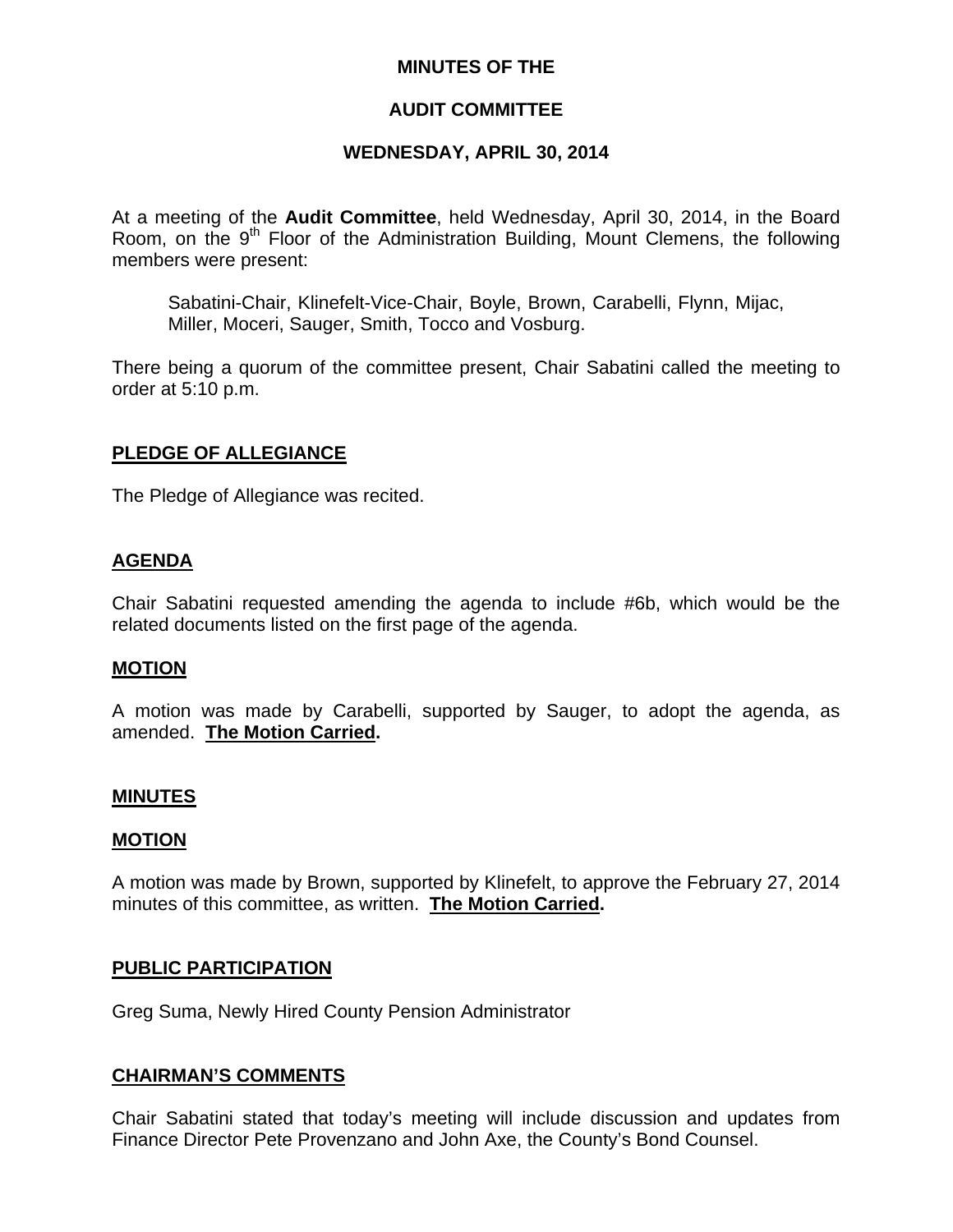# **RELATED DOCUMENTS**

Andrew Kim, BOC Director of Legislative Affairs, summarized the four documents that were provided:

- a) Public Act 329 of 2012 Summary/Public Act 329 of 2012
- b) Article: MAC Analysis on PA 329 for OPEB and Pensions
- c) Article: Crain's Detroit: Oakland County's Handling of OPEB
- d) Article: Center for Local and State Government Excellence Study: Prefunding OPEB in State and Local Governments: Options and Early Evidence - Oakland County Case Study
- e) Opinion from GCSI on Extending Issuance Deadline for PA 329  **(this is ongoing and will be provided once received)**

## **MOTION**

A motion was made by Carabelli, supported by Brown, to receive and file the documents provided.

The following commissioners spoke: Brown, Flynn and Carabelli.

Chair Sabatini called for a vote on the motion and **The Motion Carried.**

## **DISCUSSION ON POTENTIAL SOLUTIONS TO RETIREE HEALTH CARE UNFUNDED LIABILITY**

#### **Bond Issue/Presentation by Finance Director Peter Provenzano**

Pete Provenzano provided a recap of committee's last meeting, which had included a few potential solutions to address the retiree health care unfunded liability, and he updated the committee on the progress of them. He referenced distributed material and relayed information about the topics of bonding and prefunding annual required contributions. He also provided a retiree health care funding analysis and outlined a proposed timeline.

#### **MOTION**

A motion was made by Carabelli, supported by Smith, to receive and file the presentation by Pete Provenzano.

The following commissioners asked questions: Carabelli, Smith, Vosburg, Brown, Tocco, Klinefelt, Sabatini and Miller.

Robert Daddow, Deputy Oakland County Executive, spoke about Oakland County's experience with bonding for unfunded pension and retirees' healthcare (OPEB) liabilities and the budgetary savings that they were able to achieve via this effort.

The following commissioners asked questions: Brown, Flynn and Miller.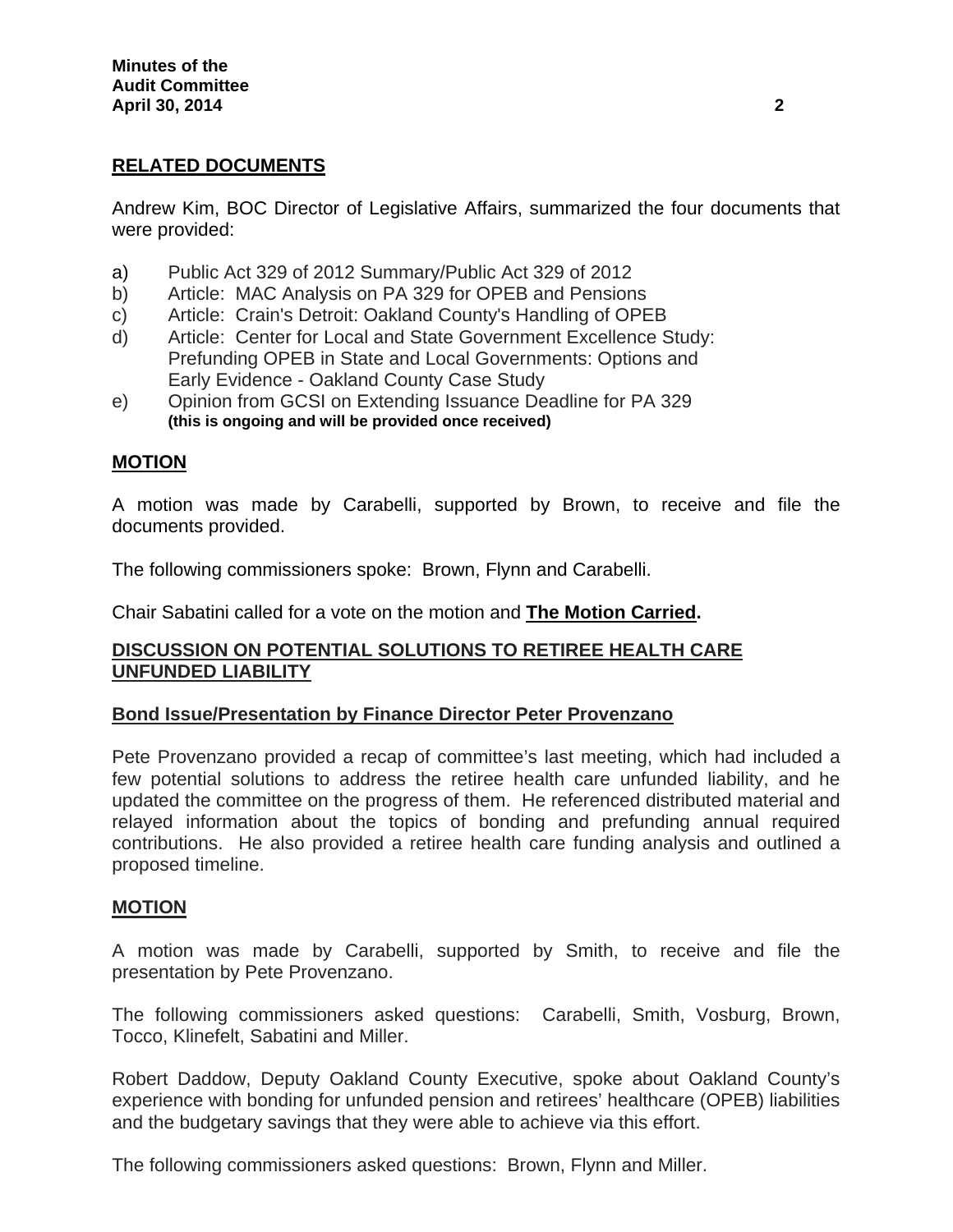Bond Counsel Meredith Shanle provided some facts about bonding and outlined the advantages for taking the bonding proposal into consideration at this time.

Bond Counsel John Axe spoke about the legal process for bonding.

The following commissioners asked questions: Brown, Sabatini and Flynn.

Pete Provenzano commented on the impact of debt on operating funds.

The following commissioners asked questions: Smith and Miller.

Chair Sabatini called for a vote on the motion and **The Motion Carried.**

## **Employee Buyout Options to Minimize Liability**

## **Resolution to go out for RFP for Professional Services that will Evaluate Employee Buyout Options for Retiree Health Care**

Chair Sabatini stated that bonding is one option and he believed that other optional solutions should also be examined.

## **COMMITTEE RECOMMENDATION – MOTION**

A motion was made by Sauger, supported by Flynn, to recommend that the Board of Commissioners adopt a resolution requesting RFP for professional services to evaluate buyout options in lieu of retiree healthcare benefits.

The following commissioners spoke: Klinefelt, Flynn, Brown, Smith and Carabelli.

Chair Sabatini called for a vote on the motion and **THE MOTION CARRIED WITH BOYLE AND KLINEFELT VOTING "NO."** 

## **Transfer Retiree Health Care Fund (both assets and liability) to Labor Organizations**

## **Confidential Opinion from Corporation Counsel on Transferring Retiree Health Care Fund (both assets and liabilities) to Labor Organizations**

Frank Krycia, Assistant Corporation Counsel, stated that his confidential memo should not be discussed in open session. There were no questions from members.

## **MOTION**

A motion was made by Carabelli, supported by Smith, to receive and file the attorney/client privileged correspondence from Corporation Counsel dated April 7, 2014. **The Motion Carried.**